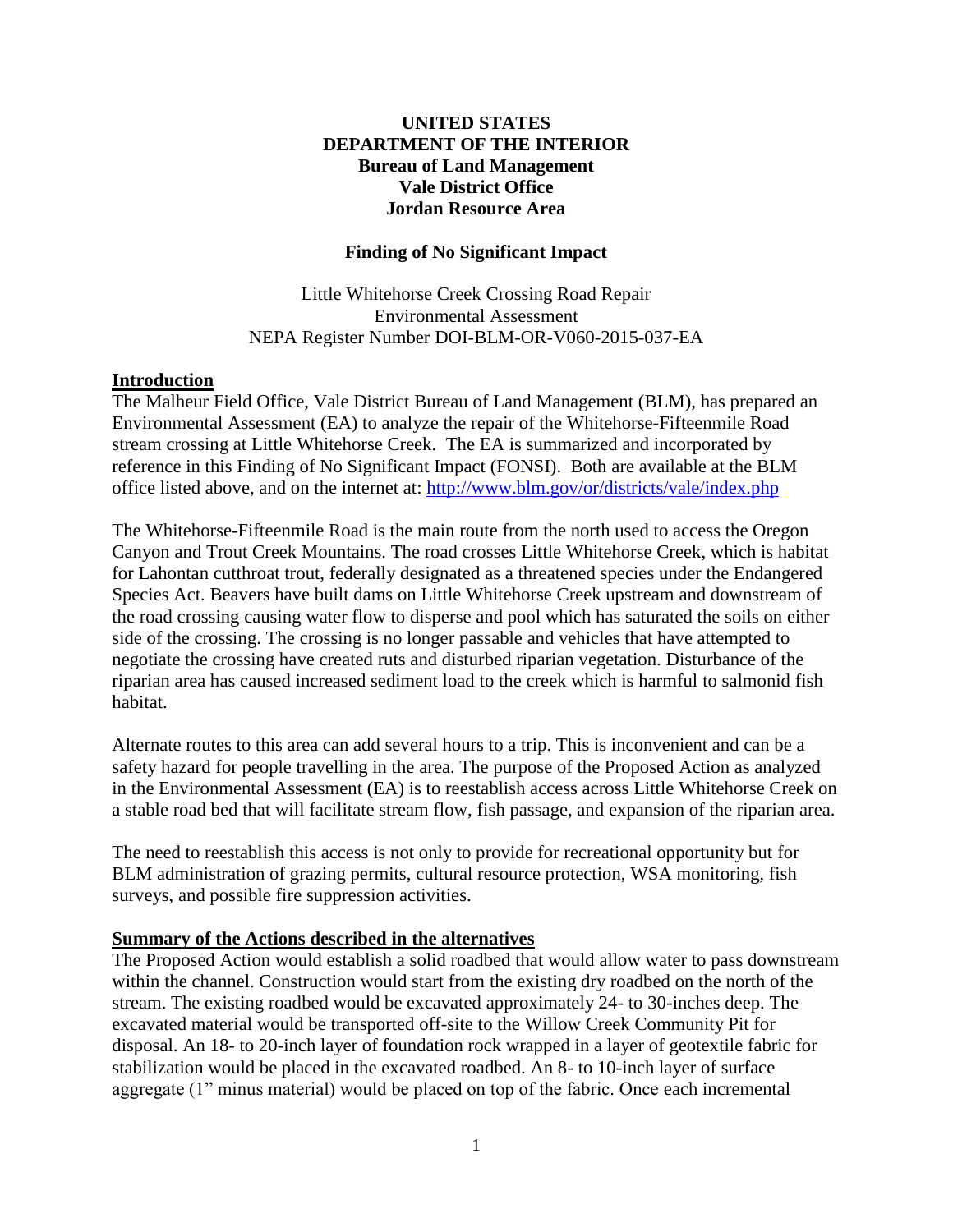extension of the rehabilitated road section is complete, the equipment would advance forward, using the newly created roadbed to work.

Channel excavation would only occur if necessary to maintain a stable stream channel crossing. Within the creek, cobble rock would be used. The surface of the rock would align with the current streambed and the stream would flow over the road. After reaching the east side of the creek, a rock and soil berm would be constructed to prevent water from entering the road excavation. The section of road between the creek and the berm would then be repaired. After this section is complete, the berm across the road would be removed and instead a shallow ditch would be constructed along the upstream side of the road to divert the side channel back into the main stream channel. The remainder of the crossing would then be repaired.

Construction would take one to two weeks to complete and would be initiated in October, 2015. Labor would be completed by BLM employees using BLM-owned or leased equipment. Following construction, the road would be marked with reflective posts on each side to ensure motorists stay on the hardened roadbed and all resource protection materials would be removed.

Under the No Action alternative, repair of the road crossing would not occur. The road would continue to be saturated and mostly impassable. People may still try to cross the creek and would get stuck, damaging riparian vegetation and contributing sediment into the creek.

## **Finding of No Significant Impact**

Consideration of the Council on Environmental Quality (CEQ) criteria for significance (40 CFR 1508.27), both with regard to context and intensity of impacts, is described below:

#### *Context*

The project area is located on Whitehorse-Fifteenmile Road in the stream protection exclosure for Little Whitehorse Creek. It is within the Whitehorse Creek Watershed (Hydrologic Unit Code No. 171200904) and would have local impacts on the affected interests, lands and resources similar to, and within the scope of, those described and considered in the Southeastern Oregon Resource Management Plan/Final Environmental Impact Statement (SEORMP/FEIS, 2000). There would be no broad societal or regional impacts which were not considered in the PRMP/FEIS. The actions described in the EA represent anticipated program actions which comply with the Southeastern Oregon RMP/Record of Decision (ROD, 2002) implementing Water Resources and Fisheries management programs within the scope and context of this document.

# *Intensity*

I have considered the potential intensity and severity of the impacts anticipated from the implementation of a Decision on this EA relative to each of the ten areas suggested for consideration by the CEQ. With regard to each: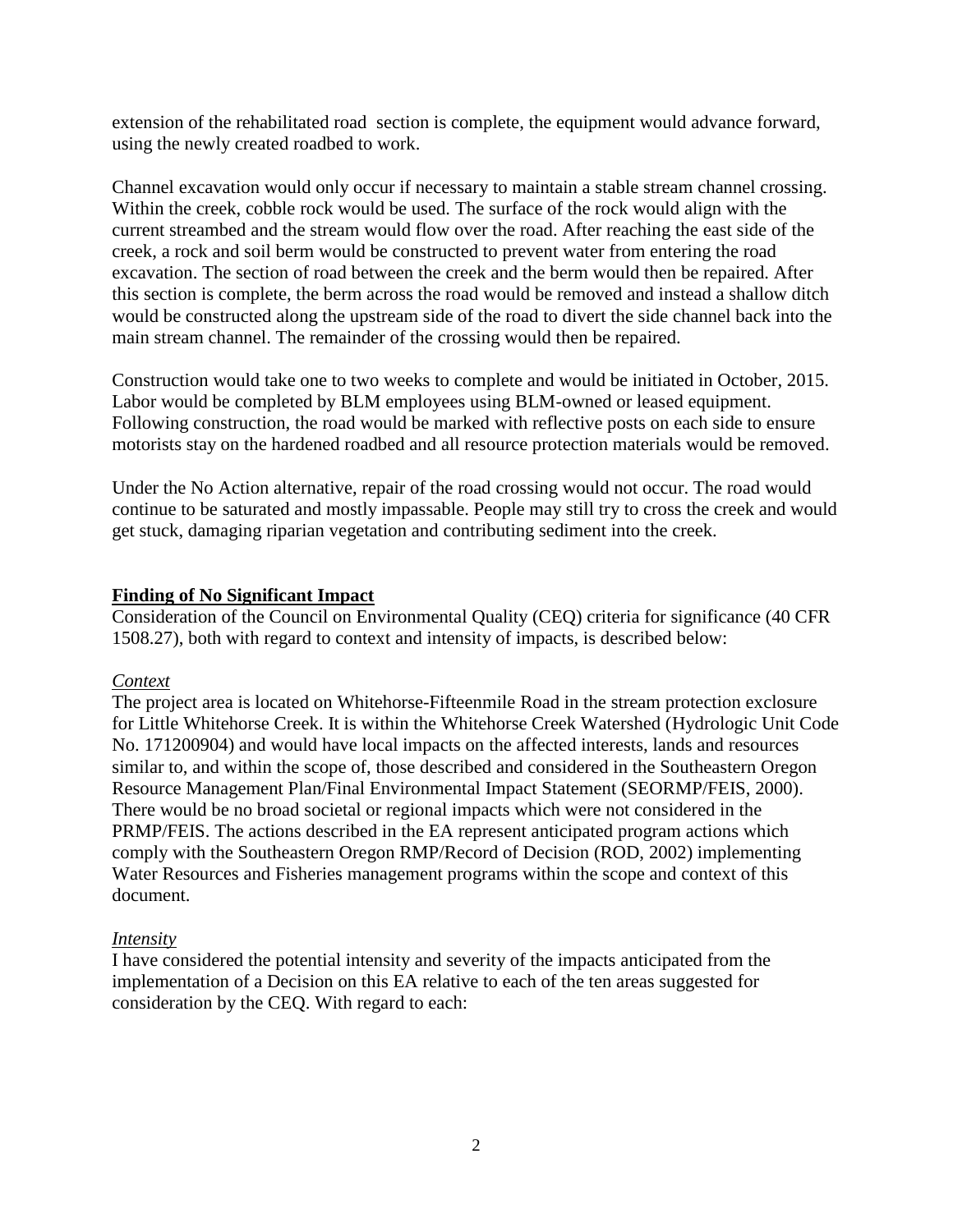### **1. Would any of the alternatives have significant impacts that are both beneficial and adverse (40 CFR 1508.27(b)(1)?**

#### *No*

**Rationale:** The EA considered potential beneficial and adverse effects. Project Design Features were incorporated to reduce or eliminate impacts. No significant effects are beyond the range of effects analyzed in the SEORMP.

The Proposed Action would have beneficial effects to water quality, riparian vegetation and endangered fish species, but not adverse effects. By confining vehicular traffic to the repaired road, riparian vegetation would be protected instead of destroyed. This would also reduce the sediment deposited into the creek. Reduced sediment load benefits water quality and fish habitat. The appropriate implementation of the proposed environmental protection measures would prevent or minimize any adverse long-term effects that may occur from repairing the road.

Under the No Action alternative, public safety and access would be jeopardized. Also under the No Action alternative, continued introduction of sediment caused by users attempting to ford the crossing could result in in-stream adverse impacts to water quality and fish. However, those impacts are within the range of effects analyzed in the SEORMP.

## **2. Would any of the alternatives have significant adverse impacts on public health and safety (40 CFR 1508.27(b)(2)?**

*No*

**Rationale:** No components of the either alternative would have significant adverse impacts on public health and safety because the objective is to maintain the creek crossing and improve water quality.

**3. Would any of the alternatives have significant adverse impacts on unique geographic characteristics (cultural or historic resources, park lands, prime farmlands, wetlands, wild and scenic rivers, or ecologically critical areas (ACECs, RNAs, significant caves)) (40 CFR 1508.27 (b)(3)?**

# *No*

**Rationale:** The Proposed Action should only have beneficial effects on the wetland. The repaired road would prevent damage to the wetland caused by vehicles attempting to cross saturated soils. Project design elements would prevent any damage to cultural resources.

While the No Action alternative would not meet the objectives of stabilizing the road crossing and stream, this alternative would not have significant impacts on these resources because there are no unique geographic characteristics and no other ecologically critical areas within the project area.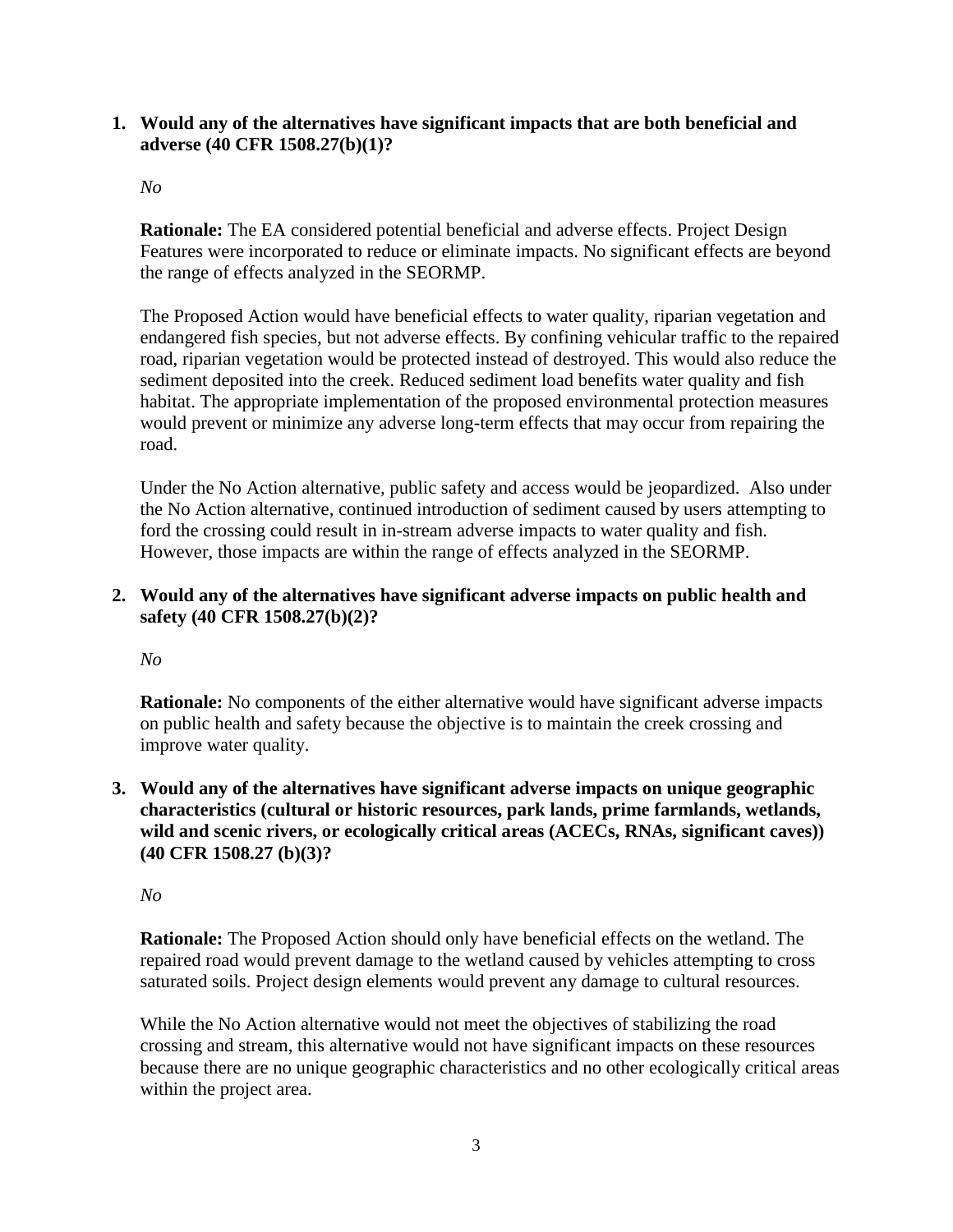## **4. Would any of the alternatives have highly controversial effects (40 CFR 1508.27(b)(4)?**

*No*

**Rationale:** Controversy in this context means disagreement about the nature of the effects, not expressions of opposition to the Proposed Action or preference among alternatives. There is no controversy associated with the Proposed Action or the No Action alternative.

#### **5. Would any of the alternatives have highly uncertain effects or involve unique or unknown risks?**

*No*

**Rationale:** The analysis has not shown there would be any unique or unknown risks to the human environment, nor were any identified in the 2000 Southeastern Oregon PRMP/FEIS or 2002 ROD.

**6. Would any of the alternatives establish a precedent for future actions with significant impacts (40 CFR 1508.27(b)(6)?**

*No*

**Rationale:** The alternatives analyzed two alternatives associated with maintenance of an existing road. Road maintenance occurs regularly within the Vale District without significant impacts. There are no similar projects in the foreseeable future for which this would set a precedent.

This project neither establishes a precedent nor represents a decision in principle about future actions.

**7. Are any of the alternatives related to other actions with potentially significant cumulative impacts (40 CFR 1508.27(b)(7)?**

*No*

**Rationale:** From the EA analysis, the BLM determined that the Proposed Action would improve habitat and water quality while providing improved access across Little Whitehorse Creek. The No Action analysis was determined to not meet the Purpose and Need of the project.

Other activities that occur in the area are: data collection and monitoring efforts to document water quality and habitat trend, and livestock grazing which is dispersed throughout the area and is excluded from the creek upstream of the crossing. Thus, none of the alternatives would contribute impacts that would create potentially significant cumulative impacts.